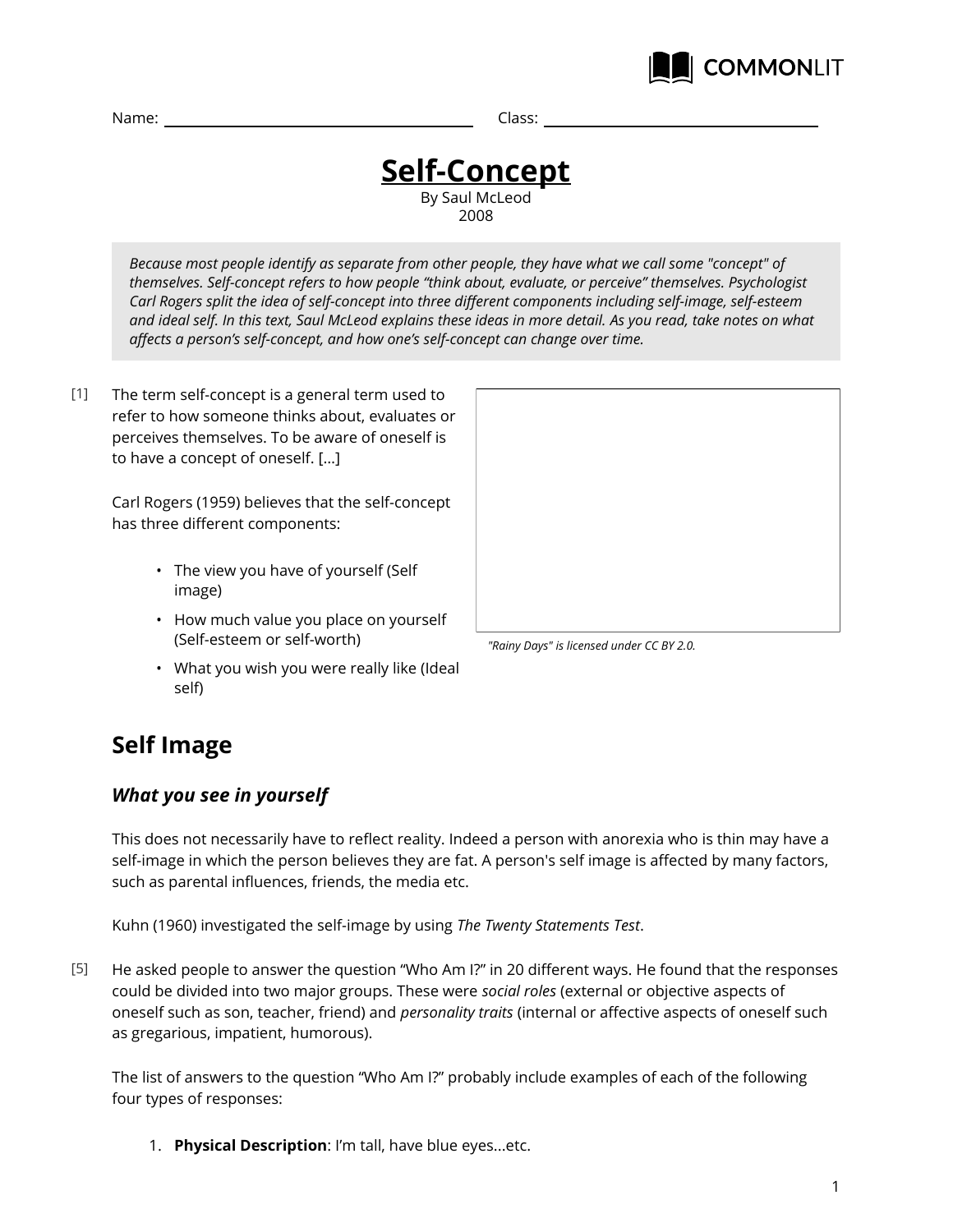

- 2. **Social Roles**: We are all social beings whose behavior is shaped to some extent by the roles we play. Such roles as student, housewife, or member of the football team not only help others to recognize us but also help us to know what is expected of us in various situations.
- 3. **Personal Traits**: These are a third dimension of our self-descriptions. "I'm impulsive...I'm generous...I tend to worry a lot"...etc.
- 4. **Existential Statements** (abstract ones): These can range from "I'm a child of the universe" to "I'm a human being" to "I'm a spiritual being"...etc.

Typically young people describe themselves more in terms of personal traits, whereas older people feel defined to a greater extent by their social roles.

## **Self-Esteem & Self-Worth**

## *The extent to which you value yourself*

Self-esteem refers to the extent to which we like, accept, or approve of ourselves, or how much we value ourselves. Self-esteem always involves a degree of evaluation and we may have either a positive or a negative view of ourselves.

**HIGH SELF-ESTEEM** i.e. we have a positive view of ourselves. This tends to lead to:

- Confidence in our own abilities
- Self acceptance
- Not worrying about what others think
- Optimism
- [10] **LOW SELF-ESTEEM** i.e. we have a negative view of ourselves. This tends to lead to:
	- Lack of confidence
	- Desire to be/look like someone else
	- Always worrying what others might think
	- Pessimism

There are several ways of measuring self-esteem. For example, Harrill Self-Esteem Inventory is a questionnaire comprising 15 statements about a range of interest. Another example is the Thematic Apperception Test (TAT), which is a neutral cartoon given to the participant who then has to devise a story about what's going on.

Morse and Gergen (1970) showed that in uncertain or anxiety-arousing situations our self-esteem may change rapidly. Participants were waiting for a job interview in a waiting room. They were sat with another candidate (a confederate of the experimenter) in one of two conditions:

1. *Mr. Clean - dressed in smart suit, carrying a briefcase opened to reveal a slide rule and books.*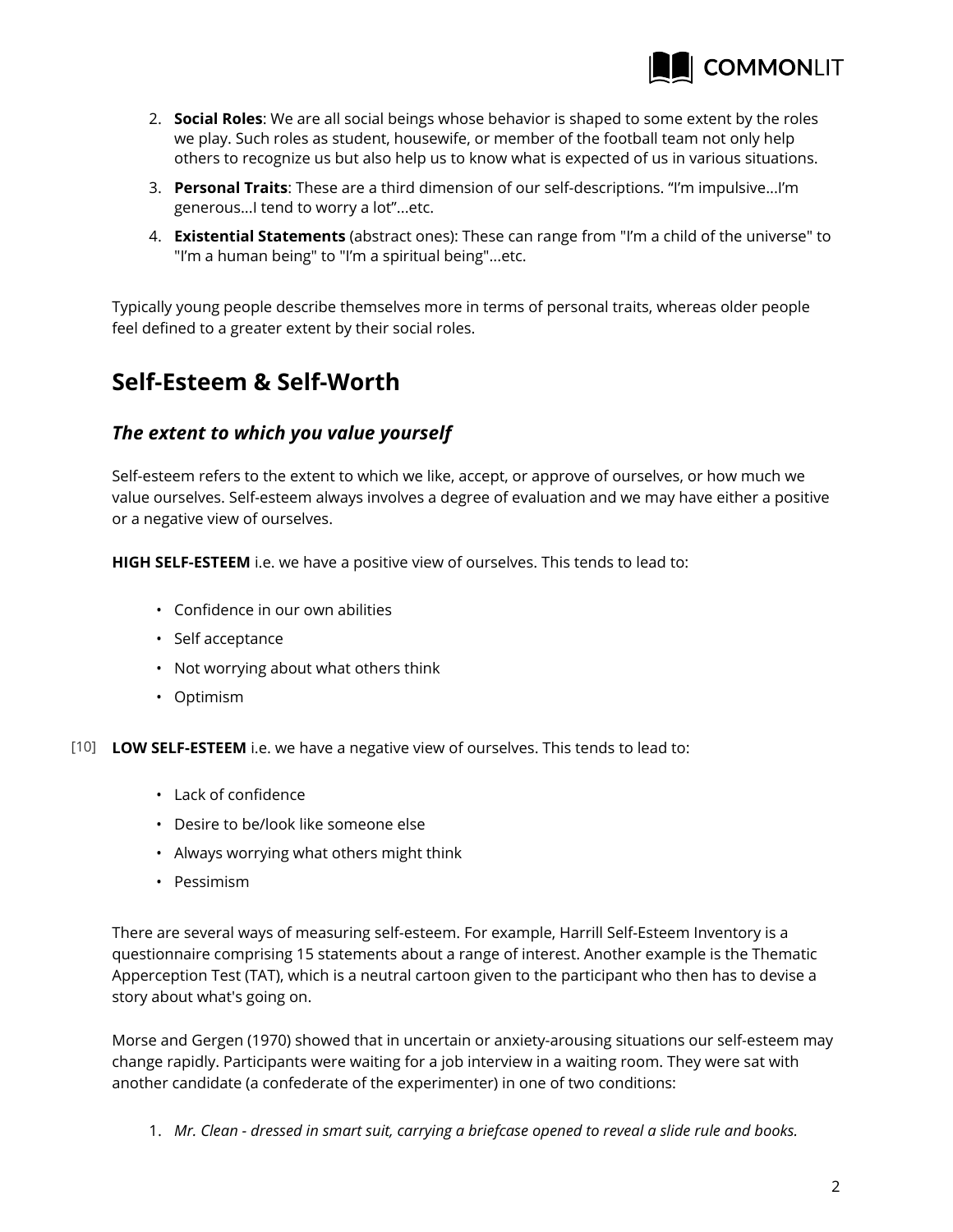

2. *Mr. Dirty - dressed in an old T-shirt and jeans, slouched over a cheap sex novel.*

Self-esteem of participants with Mr. Dirty increased, whilst those with Mr. Clean decreased! No mention was made of how this affected subjects' performance in interview. Level of self-esteem affects performance at numerous tasks though (Coopersmith, 1967), so one could expect Mr. Dirty's subjects to perform better than Mr. Clean's.

Even though self-esteem might fluctuate, there are times when we continue to believe good things about ourselves even when evidence to the contrary exists. This is known as the perseverance effect.

Miller and Ross (1975) showed that people who believed they had socially desirable characteristics [15] continued in this belief even when the experimenters tried to get them to believe the opposite. Does the same thing happen with bad things if we have low self-esteem? Maybe not, perhaps with very low self-esteem all we believe about ourselves might be bad.

Argyle (2008) believes there are 4 major factors that influence self-esteem.

- 1. **THE REACTION OF OTHERS**. If people admire us, flatter us, seek out our company, listen attentively and agree with us we tend to develop a positive self-image. If they avoid us, neglect us, or tell us things about ourselves that we don't want to hear, we develop a negative selfimage.
- 2. **COMPARISON WITH OTHERS**. If the people we compare ourselves with (our reference group) appear to be more successful, happier, richer, or better looking than ourselves we tend to develop a negative self image, BUT if they are less successful than us, our image will be positive.
- 3. **SOCIAL ROLES**. Some social roles carry prestige -- e.g. doctor, airline pilot, TV presenter, premiership footballer -- and this promotes self-esteem. Other roles carry stigma -- e.g. prisoner, mental hospital patient, refuse collector, or unemployed person.
- 4. **IDENTIFICATION**. Roles aren't just "out there." They also become part of our personality, i.e. we identify with the positions we occupy, the roles we play, and the groups we belong to.

But just as important as all these factors is the influence of our parents (See Coopersmith's research.)

## **Ideal Self**

## *What you'd like to be ;*

If there is a mismatch between how you see yourself (e.g. your self image) and what you'd like to be (e.g. your ideal self) then this is likely to affect how much you value yourself. Therefore, there is an intimate relationship between self-image, ego-ideal and self-esteem. Humanistic psychologists study this using the Q-Sort Method.

A person's ideal self may not be consistent with what actually happens in life and experiences of the person. Hence, a difference may exist between a person's ideal self and actual experience. This is called incongruence.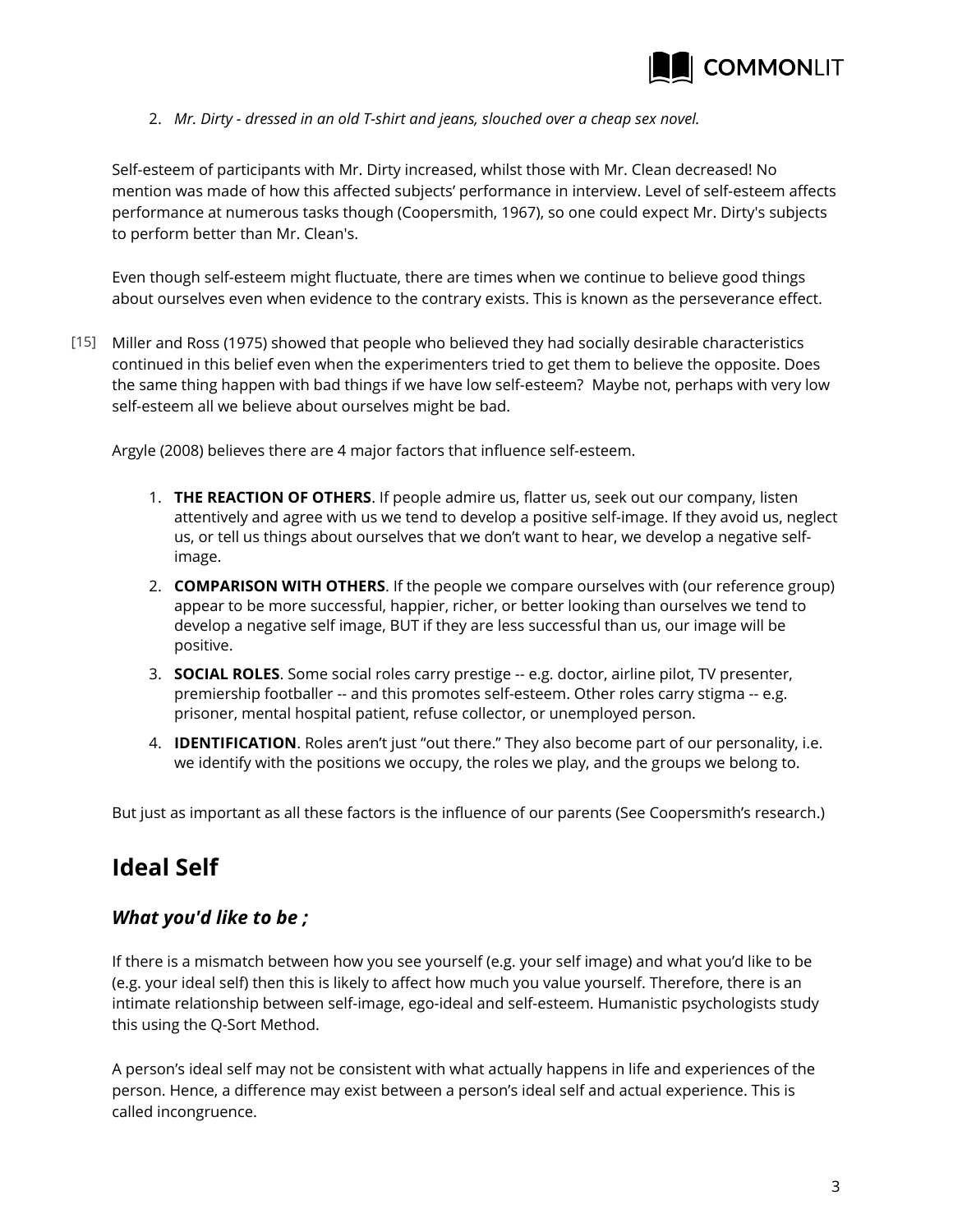

Where a person's ideal self and actual experience are consistent or very similar, a state of congruence [20] exists. Rarely, if ever, does a total state of congruence exist; all people experience a certain amount of incongruence. The development of congruence is dependent on unconditional positive regard. $^{\rm 1}$  Rogers believed that for a person to achieve self-actualization they must be in a state of congruence.

Michael Argyle (2008) says there are four major factors which influence its development:

- The ways in which others (particularly significant others) react to us
- How we think we compare to others
- Our social roles
- The extent to which we identify with other people

## **References**

Argyle, M. (2008). Social Encounters: Contributions to Social Interaction. Aldine Transaction

Baumeister, R. F. (Ed.) (1999). The Self in Social Psychology. Philadelphia, PA: Psychology Press (Taylor & Francis).

Bee, H. L. (1992). The developing child. London: HarperCollins.

Coopersmith, S. (1967). The antecedents of self-esteem. San Francisco: Freeman.

- Kuhn, M. H. (1960). Self-Attitudes by Age, Sex and Professional Training. Sociological Quarterly, 1, 39-56.
- Lewis, M. (1990). Self-knowledge and social development in early life. In L. A. Pervin (Ed.), Handbook of personality (pp. 277-300). New York: Guilford.
- Miller, D. T., & Ross, M. (1975). Self-serving biases in the attribution of causality: Fact or fiction?Psychological Bulletin, 82, 213–225
- Morse, S. J. & Gergen, K. J. (1970). Social comparison, self-consistency and the concept of self.Journal of Personality and Social Psychology, 16, 148-156.
- Rogers, C. (1959). A Theory of Therapy, Personality and Interpersonal Relationships as Developed in the Client-centered Framework. In (ed.) S. Koch,Psychology: A Study of a Science. Vol. 3: Formulations of the Person and the Social Context. New York: McGraw Hill.

*"Self-Concept", © 2008, Saul McLeod. Reprinted with permission, all rights reserved.*

1. Unconditional positive regard (UPR) is a term credited to humanistic psychologist Carl Rogers and is used in clientcentered therapy. Practicing unconditional positive regard means accepting and respecting others as they are without judgment or evaluation.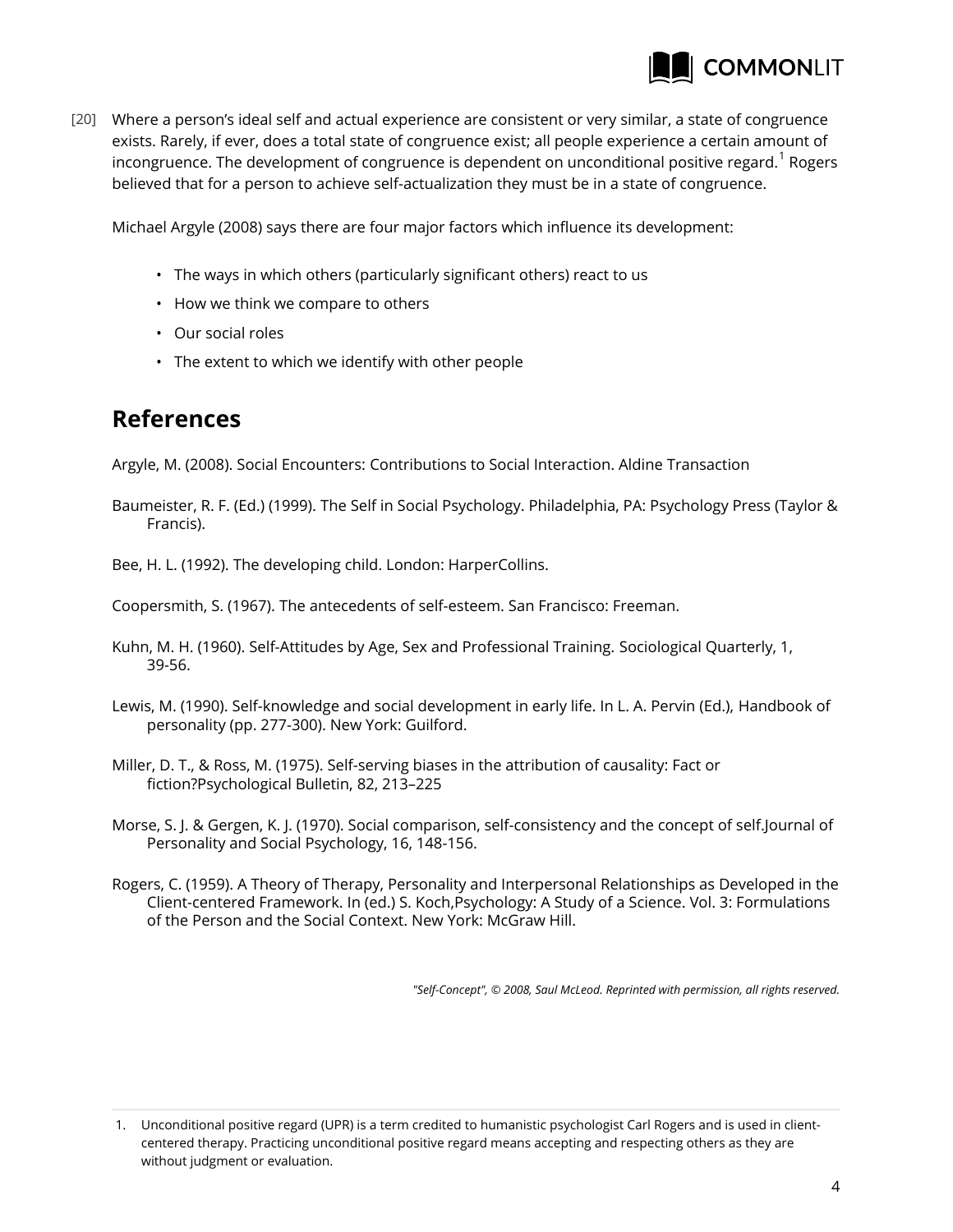

## **Text-Dependent Questions**

#### *Directions: For the following questions, choose the best answer or respond in complete sentences.*

- [RI.2] 1. How does the Mr. Clean/Mr. Dirty experiment contribute to the central idea of selfesteem?
	- A. The participants who were seated with Mr. Dirty performed better in their job interview than the participants who were seated with Mr. Clean.
	- B. The participants who were seated with Mr. Clean performed better in their job interview than the participants who were seated with Mr. Dirty.
	- C. The participants who were seated with Mr. Clean enjoyed increased self-esteem.
	- D. The participants who were seated with Mr. Dirty enjoyed increased self-esteem.
- [RI.3] 2. PART A: According to the text's theories, which of the following provides the best example of what a young person might respond with when asked the question, "Who are you?"
	- A. I am anxious
	- B. I have brown eyes
	- C. I am a student
	- D. I am a human being

#### [RI.1] 3. PART B: Which detail from the text best supports the answer to Part A?

- A. "…responses could be divided into two major groups." (Paragraph 5)
- B. "These were social roles (external or objective aspects of oneself such as son, teacher, friend) and personality traits (internal or affective aspects of oneself such as gregarious, impatient, humorous)." (Paragraph 5)
- C. "We are all social beings whose behavior is shaped to some extent by the roles we play." (Paragraph 6)
- D. "Typically young people describe themselves more in terms of personal traits…" (Paragraph 7)
- 4. PART A: What does the word "existential" most closely mean as it is used in paragraph [Rl.4] 6?
	- A. Relating to religion
	- B. Relating to external traits
	- C. Relating to spirituality
	- D. Relating to existence
- [RI.1] 5. PART B: Which detail from the text best supports the answer to Part A?
	- A. "He asked people to answer the question 'Who Am I?' in 20 different ways." (Paragraph 5)
	- B. "…help us to know what is expected of us in various situations." (Paragraph 6)
	- C. "These are a third dimension of our self-descriptions." (Paragraph 6)
	- D. "'I'm a child of the universe' to 'I'm a human being'" (Paragraph 6)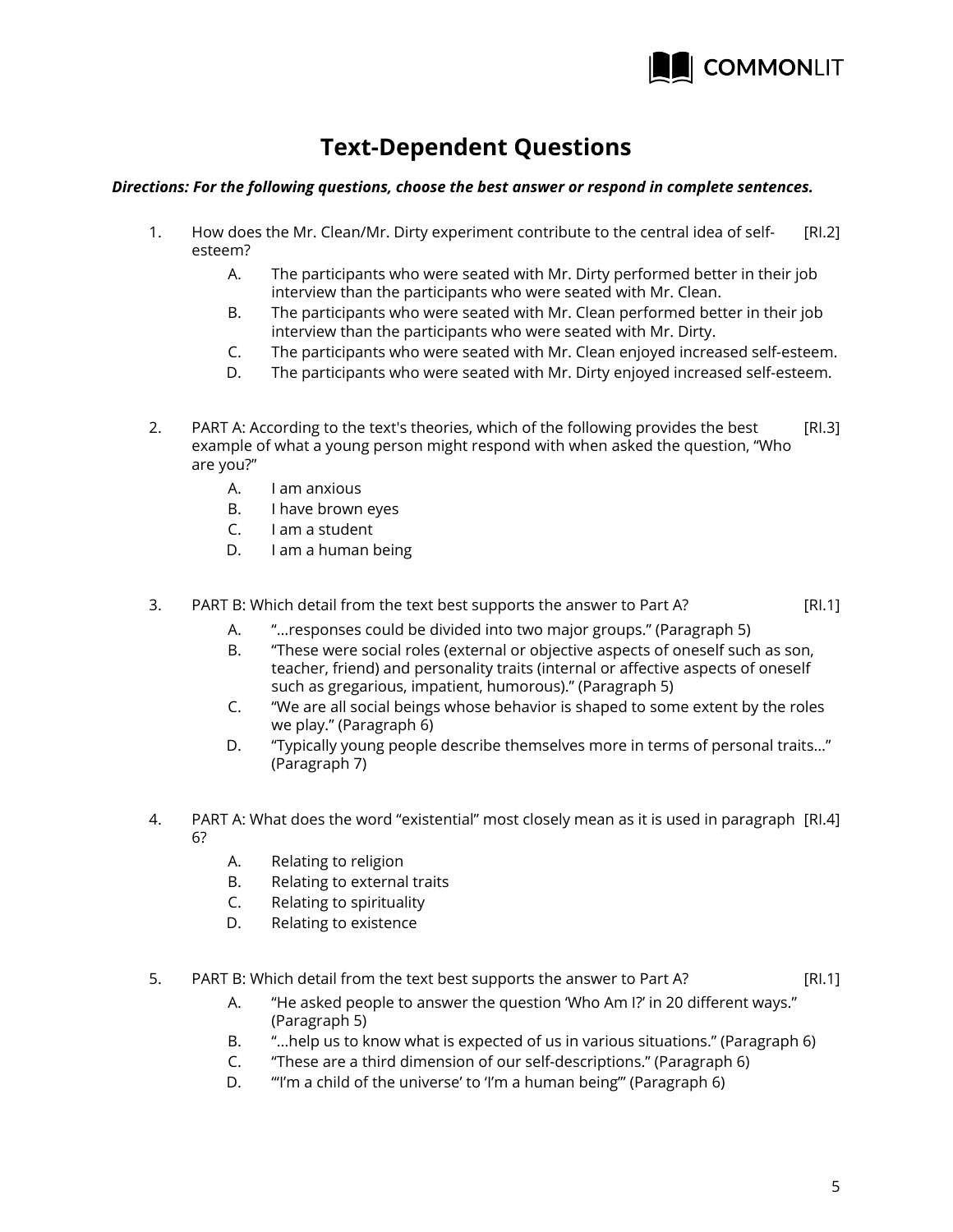

6. Explain the relationship between "self image" and "ideal self." What can result from [RI.3] this relationship?